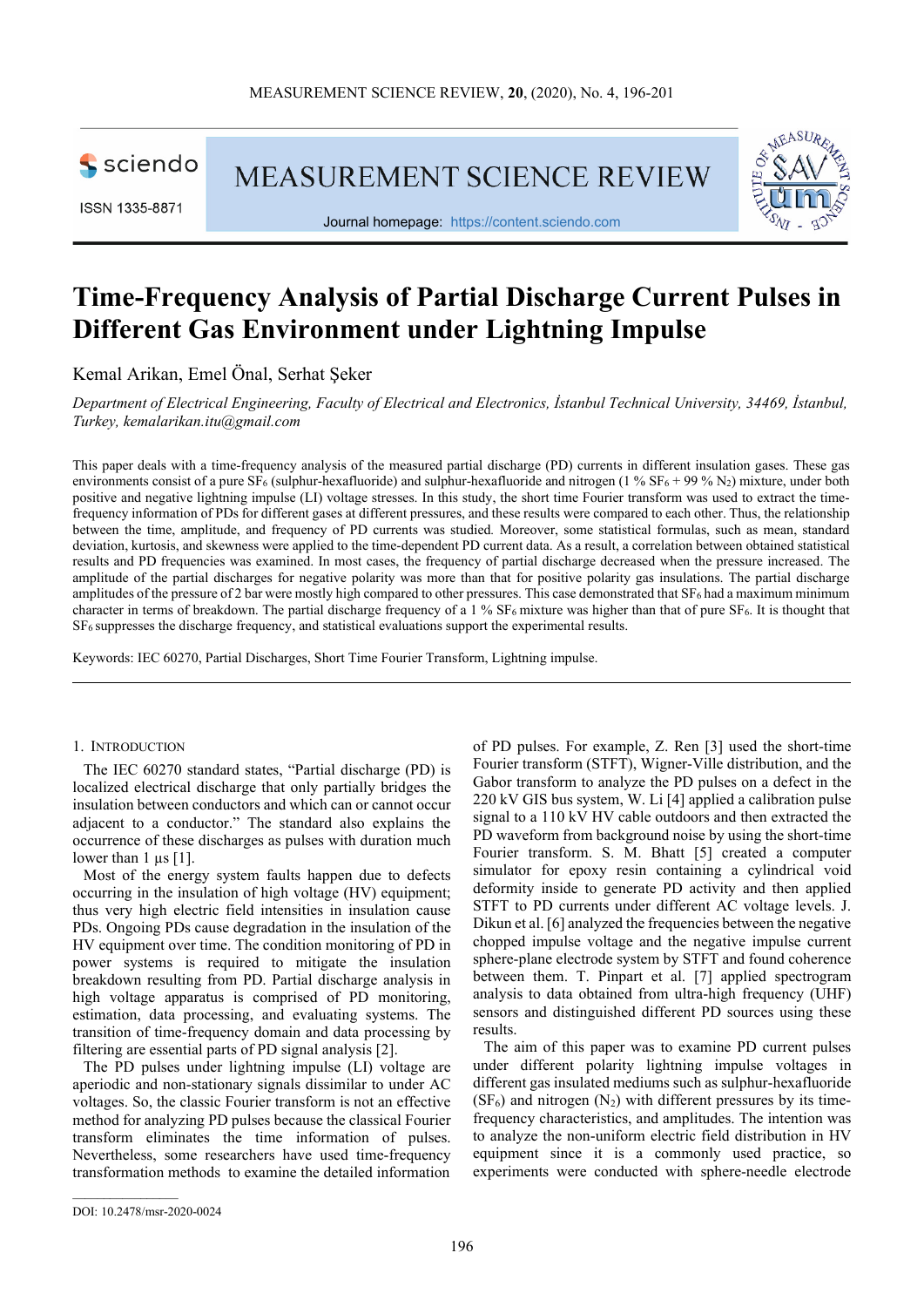configuration. The dielectric environment, gas pressure, and lightning impulse voltage polarity effects on PD current pulse frequencies were examined as variable parameters. Furthermore, the statistics of PD current data were analyzed to demonstrate the effect of these statistic parameters on the PD current pulse frequency.

## 2. MATHEMATICAL BACKGROUND

In this section, the mathematical background of the shorttime Fourier transform and statistical formulas such as mean, standard deviation, skewness, and kurtosis are given.

## *A. Short time Fourier transform*

Many researchers use the classical Fourier transform in signal processing, but the Fourier transform has some disadvantages. For example, when the signal is nonstationary, it means that it contains transient signals and its characteristics change overtime, and classical Fourier transform cannot explain the frequency information in terms of time because the time information is lost. So, STFT is a specially developed form of the classical Fourier transform introduced by Dennis Gabor in 1946 [8].



Fig.1. Schematic diagram of STFT on a non-stationary signal x(t) [9].

In Fig.1.,  $x(t)$  is a non-stationary signal to which STFT is applied by a window function  $g(t)$ . The window function is centered at time τ. A time localized Fourier transform is implemented on the  $x(t)$  signal inside the window for each particular time. The window is continuously shifted by  $\tau$ along the time line, and so a different Fourier transform is executed; thus, by these sequential procedures, a Fourier transform of the whole signal can be done. It is assumed that signal part within the window function is roughly stationary. Finally, the time domain signal is decomposed into a twodimensional time-frequency model.

Hereby, the mathematical equation of STFT of a given signal  $x(t)$  is expressed as below in equation (1).

$$
STFT(\tau, f) = \int x(t)g(t-\tau)e^{-j2\pi ft}dt
$$
 (1)

There are some different window functions such as Hanning, Hamming, and Gaussian for different applications.

The Gaussian window is used for transient signal analysis. Hanning and Hamming window functions are suitable for narrow band random signals. By the uncertainty principle, time resolution and frequency resolution of a signal cannot both be high at the same time [9].

## *B. Statistical formulas*

Some researchers use the statistical parameters of PD data to classify the PD sources inside high voltage insulation systems. These statistical parameters are mean, standard deviation, skewness, and kurtosis [10].

In this paper, statistical parameters are used to examine the effect of these parameters on the frequency of PD current peaks.

Mean value 
$$
(\mu) = \frac{1}{N} \sum_{i=1}^{N} x_i
$$
 (2)

In equation (2), x is the random variables of PD magnitude, and N is the number of PD data. The mean value  $(\mu)$  of PD current data is calculated by equation (2)

Standard deviation(
$$
\sigma
$$
)= $\sqrt{\frac{\sum_{i=1}^{N} (x_i - \mu)^2}{N-1}}$  (3)

The standard deviation  $(σ)$  as seen in equation  $(3)$  is the amount of distribution or variation of data values in a set. It is the square root of variance.

Skewness
$$
(S_k) = \frac{\sum_{i=1}^{N} (x_i - \mu)^3}{\sigma^3}
$$
 (4)

Skewness (equation (4)) is a function of the asymmetry quantity of data according to normal distribution. If skewness is zero  $(S_k = 0)$ , then the distribution is symmetric around the mean value ( $\mu$ ) of data. If skewness is positive ( $S_k > 0$ ), then the distribution of data expands more to the right of the mean value ( $\mu$ ). If skewness is negative ( $S_k < 0$ ), then the distribution of data expands more to the left of the mean value  $(\mu)$ .

Kurtosis 
$$
(K_u) = \frac{\sum_{i=1}^{N} (x_i - \mu)^4}{\sigma^4}
$$
 (5)

Kurtosis (equation (5)) is a measure of sharpness of distribution. If the distribution is sharper than the normal distribution, then kurtosis gets high values. On the other hand, if the distribution of data is flatter than the normal distribution, then kurtosis gets low values.

# 3. SCHEMATIC DIAGRAM OF MEASUREMENT SET UP AND DATA

In the experimental set up, test electrodes were inside a pressure vessel. The above electrode inside the vessel is spherical; the below electrode was rod shaped in the length of 1 cm on a plane electrode and the diameter of the rod was 1 mm. The spacing between the two electrodes was 5 cm, and the diameter of the sphere electrode was 5 cm. The insulation in the vessel was changed by two different conditions, pure sulphur-hexafluoride (100 %  $SF_6$ ) and a sulphur-hexafluoride and nitrogen (1 %  $SF_6 + 99$  % N<sub>2</sub>) mixture. The pressures of both dielectrics inside the pressure vessel were changed as follows: 1 bar, 2 bar, and 3 bar. Lightning impulse voltage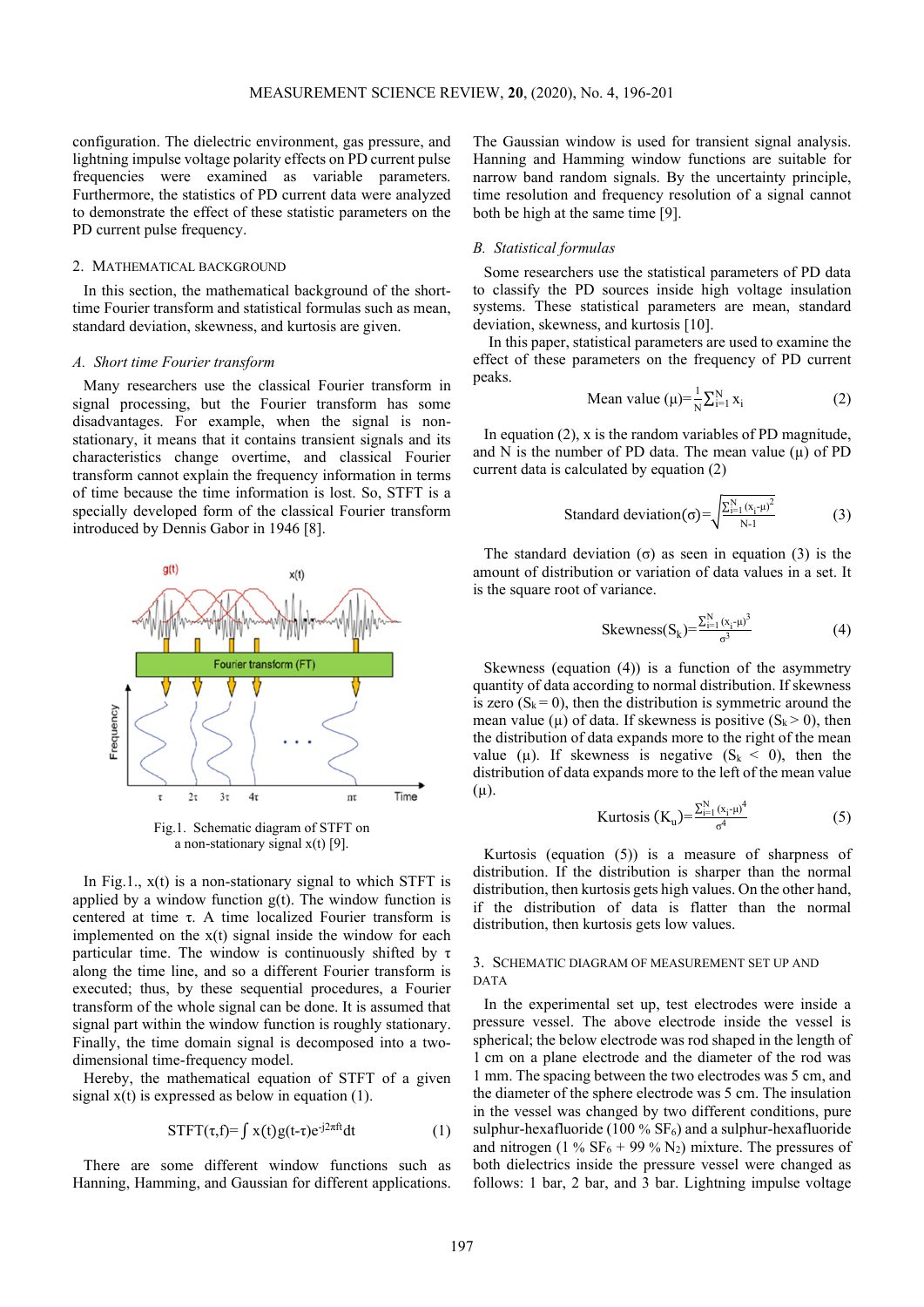was applied to the upper electrode. This impulse voltage was generated by 1 MV, 50 kJ via a Marx type impulse generator. In the experiment, the polarity of the lightning impulse voltage was changed for each different dielectric and pressure. A capacitive voltage divider, which has a 1:990 nominal ratio, was used for measuring the lightning impulse voltage. For the measuring of impulse currents, a measuring impedance circuit and coaxial cable were used. All data were recorded by a HIAS 743 digital oscilloscope that had a 12-bit vertical resolution at 120 mega sample/sec. The sampling frequency of all digital data was 1 Giga sample/sec. All measurements complied with the requirements given in the IEC standard. A schematic diagram of measurement set up is shown in Fig.2.



Fig.2. Experimental set up.

In this study, positive polarity and negative polarity lightning impulse voltages were applied to electrodes in pure sulphur-hexafluoride  $(100\% SF_6)$  and for 1 %  $SF_6 + 99$  % N<sub>2</sub>. Three experimental data were examined for each pressure under each polarity, and results were obtained from three samples of each condition.

# 4. SHORT TIME FOURIER TRANSFORM OF EXPERIMENTAL DATA

In this section, STFT analysis is applied to the PD currents. As a sample analysis, LI voltage applied to test electrodes for 3 bar pressure and 100 %  $SF_6$  media is shown in Fig.3.a).

When LI voltage was applied, the PD current signal was measured by measuring impedance, and its amplitude was recorded by oscilloscope as voltage, and the plotted PD signal is shown in Fig.3.b).

In Fig.3.b), peaks in the red rectangle are partial discharges and easily recognized. These peaks can be more than one, depending on the experiments. When PD current peaks are more than one, the time, frequency, and values of all peaks are examined individually, and then their averaged values are recorded.

Before starting the STFT analysis, the data range of the total PD signal to be analyzed was extracted. This range is demonstrated in Fig.4. in the area covered by the red rectangle. The reason for choosing this area was to eliminate the low amplitude current peaks that occur before the LI voltage starts to rise and the high amplitude current peaks that occur after the breakdown moment of the media. Partial discharges are usually localized between these two conditions. The extracted part was plotted again, and the data number was nearly 1000 and is displayed in Fig.5.



Fig.3.a) Applied lightning impulse voltage waveform for 3 bar pressure and 100 % SF<sub>6</sub>.



Fig.3.b) Voltage amplitude of PD current on measurement impedance.





Fig.5. Detailed part of Fig.4.

In this study, the sampling frequency of 1 GHz was chosen. The Hanning type was chosen as the window function for STFT, and window size was 16. The FFT number was chosen as nearly half of the data number, 512. STFT of Fig.5. is shown in Fig.6.

The spectrogram in Fig.6. is an energy spectrum which is shown by different colors that indicate different intensities of energy. Here, the frequency range at the time of the PD currents is shown as dark red colors. As shown in Fig.6., the area inside the black circle is the highest energy of the whole spectrum. As seen from experimental results, the PD current occurs at 1.14 µs and its amplitude is 5.37 V.

The frequency spectrum was obtained by enlarging the area inside the black circle in Fig.6., as shown in Fig.7. The frequency boundaries of this highest energy area are between 0.976 MHz and 28.32 MHz. As a result, the frequency of the PD current at time 1.14 µs is 14.648 MHz. All PD current frequencies are obtained in chapter 5.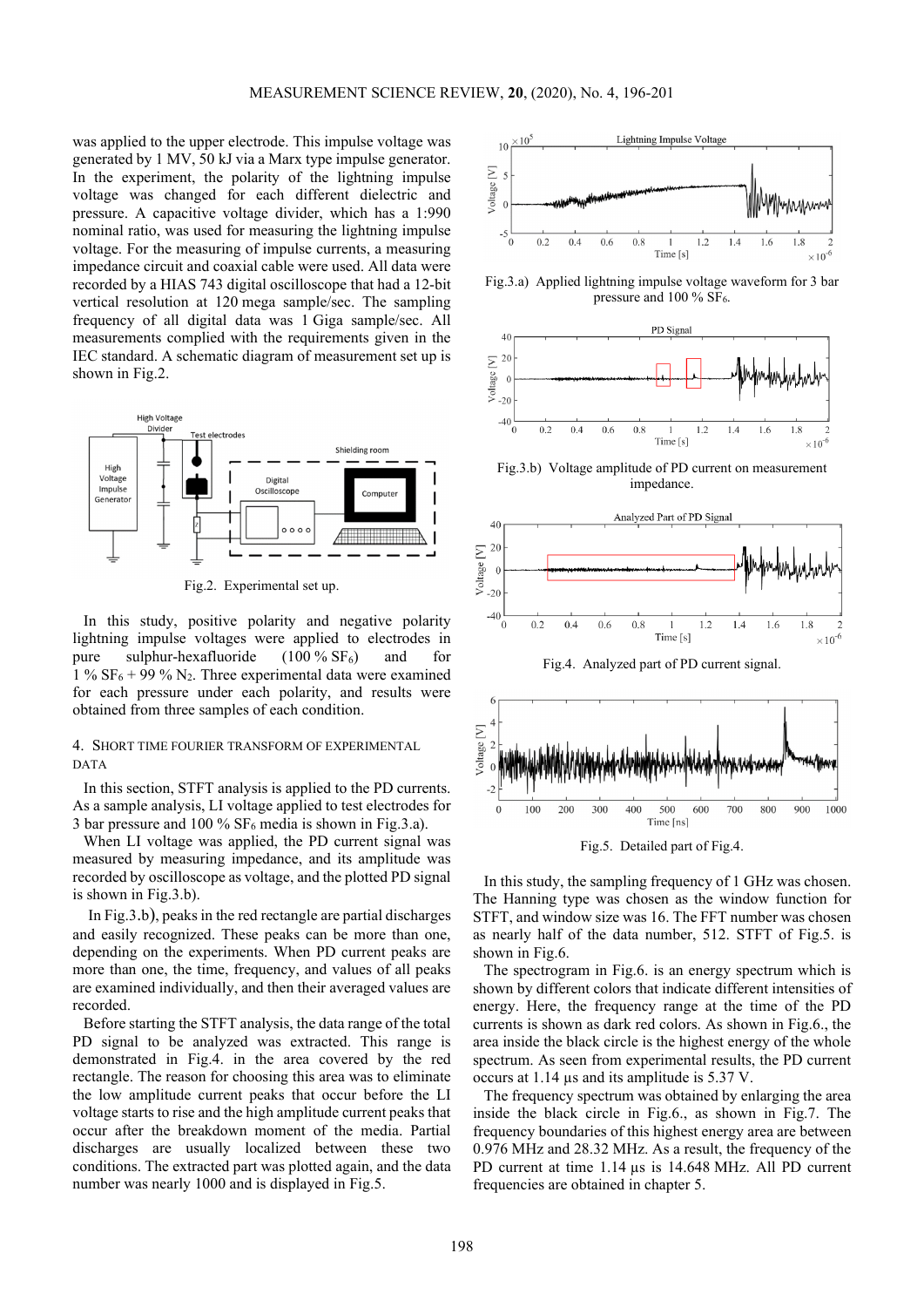

Fig.6. STFT time-frequency spectrum for data in Fig.5.



Fig.7. The STFT time-frequency spectrum for data in Fig.6.

# 5. RESULTS AND DISCUSSION

# *A. Application of stft analysis to experimental signal*

The PD current time, frequency, and amplitude values, which are obtained by using STFT for different ambient, are seen as in Table 1., Table 2., Table 3. and Table 4.

According to the results, under positive and negative polarity LI voltage, as the amplitude values of the PD currents increase, the frequencies show a tendency to decrease. There is also a relationship between the amplitude and the time of the PD currents. The amplitude values of the PDs that appear in the early period before breakdown voltage are low, and the PDs that approach the moment of breakdown in the late period are high.

Table 1. PD values for  $100\%$  SF<sub>6</sub> under positive polarity LI voltage.

| <b>Pressure</b><br>(Bar) | <b>Experiment</b><br><b>Number</b> | Frequency<br>(MHz) | Time<br>$(\mu s)$ | Amplitude |
|--------------------------|------------------------------------|--------------------|-------------------|-----------|
|                          |                                    | 11.718             | 1.22              | 4.072     |
|                          | 2                                  | 11.718             | 1.03              | 2.769     |
|                          | 3                                  | 10.738             | 1.06              | 3.747     |
|                          | Average                            | 11.391             | 1.10              | 3.529     |
| $\overline{c}$           |                                    | 10.252             | 1.25              | 4.398     |
|                          | 2                                  | 9.763              | 1.22              | 7.44      |
|                          | 3                                  | 10.718             | 0.83              | 8.47      |
| Average                  |                                    | 10.244             | 1.101             | 6.769     |
| 3                        |                                    | 10.253             | 1.04              | 4.555     |
|                          | 2                                  | 14.158             | 1.16              | 6.434     |
|                          | 3                                  | 9.112              | 1.017             | 3.584     |
| Average                  |                                    | 11.174             | 1.07              | 4.857     |

According to the results from Table 1., Table 2., Table 3. and Table 4., the PD pulse amplitude variation with respect to the frequency for 1 bar pressure and the different gas medium under positive and negative LI voltages is shown in Fig.8. Moreover, the PD pulse amplitude changes with respect to the time for 2 bar pressure and different gas medium under positive and negative LI voltages is shown in Fig.9.

Table 2. PD values for 100 % SF6, under negative polarity LI voltage.

| <b>Pressure</b> | <b>Experiment</b> | Frequency | <b>Time</b> | Amplitude |
|-----------------|-------------------|-----------|-------------|-----------|
| (Bar)           | <b>Number</b>     | (MHz)     | $(\mu s)$   |           |
|                 |                   | 10.742    | 1.16        | $-6.62$   |
|                 | $\overline{2}$    | 13.668    | 0.924       | $-4.991$  |
|                 | 3                 | 19.526    | 1.02        | $-4.31$   |
|                 | Average           | 14.645    | 1.03        | $-5.307$  |
| 2               |                   | 12.694    | 1.32        | $-9.61$   |
|                 | $\overline{2}$    | 12.691    | 1.19        | $-9.367$  |
|                 | 3                 | 12.693    | 0.395       | $-12.706$ |
| Average         |                   | 12.693    | 0.968       | $-10.561$ |
| 3               |                   | 14.321    | 1.264       | $-4.529$  |
|                 | $\overline{2}$    | 13.668    | 1.212       | $-10.502$ |
|                 | 3                 | 12.715    | 1.46        | $-9.525$  |
| Average         |                   | 13.568    | 1.312       | $-8.185$  |

Table 3. PD values for 1 % SF6+ 99 % N2 under positive polarity LI voltage.

| <b>Pressure</b><br>(Bar) | <b>Experiment</b><br>Number | Frequency<br>(MHz) | <b>Time</b><br>$(\mu s)$ | Amplitude |
|--------------------------|-----------------------------|--------------------|--------------------------|-----------|
|                          |                             | 19.526             | 0.397                    | 4.77      |
|                          | 2                           | 29.29              | 0.429                    | 5.747     |
|                          | 3                           | 19.525             | 0.759                    | 4.77      |
| Average                  |                             | 22.78              | 0.528                    | 5.09      |
| 2                        |                             | 8.788              | 1.24                     | 4.11      |
|                          | $\mathfrak{D}$              | 18.553             | 1.36                     | 12.26     |
|                          | 3                           | 15.623             | 1.55                     | 7.702     |
| Average                  |                             | 14.321             | 1.38                     | 8.024     |
| 3                        |                             | 14.645             | 1.27                     | 12.591    |
|                          | 2                           | 18.553             | 1.10                     | 3.884     |
|                          | 3                           | 16.598             | 1.05                     | 4.444     |
| Average                  |                             | 16.598             | 1.13                     | 6.973     |

Table 4. PD values for 1 %  $SF_6 + 99$  % N<sub>2</sub> under negative polarity LI voltage.

| <b>Pressure</b><br>(Bar) | <b>Experiment</b><br><b>Number</b> | Frequency<br>(MHz) | <b>Time</b><br>$(\mu s)$ | Amplitude |
|--------------------------|------------------------------------|--------------------|--------------------------|-----------|
|                          |                                    | 13.67              | 0.687                    | $-14.78$  |
|                          | 2                                  | 29.295             | 0.694                    | $-8.262$  |
|                          | 3                                  | 19.525             | 0.721                    | $-24.88$  |
|                          | Average                            |                    | 0.7                      | $-15.974$ |
|                          |                                    | 13.667             | 1.03                     | $-4.456$  |
| $\mathfrak{D}$           | $\mathfrak{D}$                     | 15.622             | 0.818                    | $-6.086$  |
|                          | 3                                  | 15.622             | 0.976                    | $-6.411$  |
|                          | Average                            |                    | 0.940                    | $-5.651$  |
| 3                        |                                    | 15.62              | 1.06                     | $-12.59$  |
|                          | $\mathfrak{D}$                     | 11.715             | 1.018                    | $-5.855$  |
|                          | $\mathbf{3}$                       | 10.737             | 0.903                    | $-11.776$ |
| Average                  |                                    | 12.690             | 0.994                    | $-10.074$ |

While the amplitude of PDs is low, the recurrence of PDs is high; thus, it is thought that frequency shows a rising tendency. On the other hand, when the amplitude of PDs is high, it can be said that the frequency will decrease because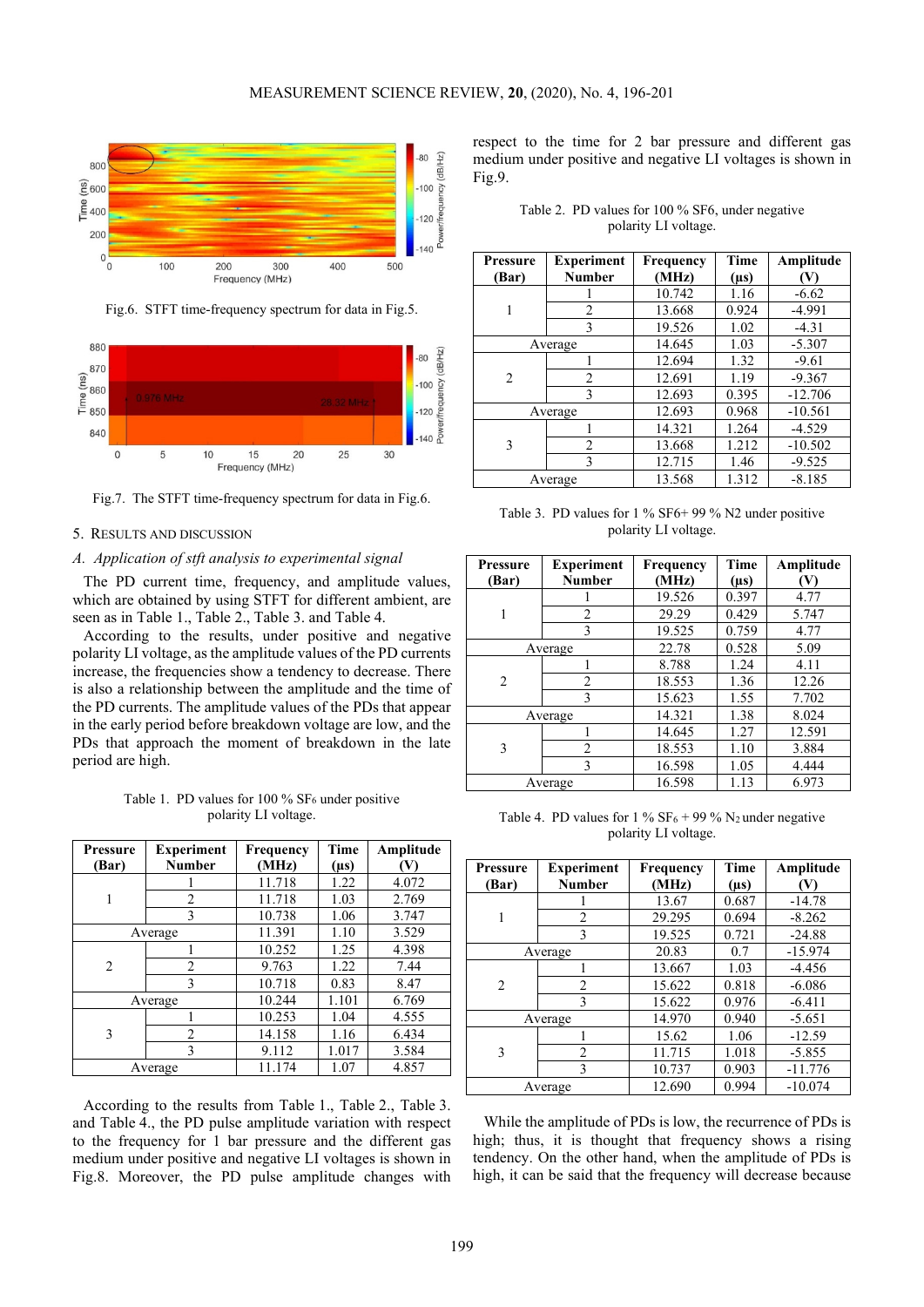high amplitudes of PDs rarely occur. However, in some cases, high amplitude PDs can be frequent because of the stochastic nature of PDs. In this case, the frequency may tend to increase.



Fig.8. PD amplitude variation with respect to frequency for 1 bar pressure. x: 100 %  $SF_6$ , Positive LI voltage,  $\pm$ : 100 %  $SF_6$ , Negative LI voltage, o: 1 %  $SF_6 + 99$  % N<sub>2</sub>, Positive LI voltage, \*: 1 %  $SF_6$ + 99 % N2, Negative LI voltage.



Fig.9. PD amplitude variation with respect to time for 2 bar pressure. x: 100 %  $SF_6$ , Positive LI voltage, +: 100 %  $SF_6$ , Negative LI voltage, o: 1 %  $SF_6 + 99$  % N<sub>2</sub>, Positive LI voltage, \*: 1 %  $SF_6 +$ 99 % N2, Negative LI voltage.

In general, PD frequencies of 100  $\%$  SF<sub>6</sub> negative polarity LI voltage are higher than those of  $100\%$  SF<sub>6</sub> positive polarity LI voltage. This case confirmed the polarity effect of partial discharge.

On the other hand, PD frequencies of positive LI for 1 %  $SF_6 + 99$  % are higher than PD frequencies of negative LI for 1 %  $SF_6 + 99$  % N<sub>2</sub>. These results require a stochastic examination for more precise results. For this reason, the statistical research may be seen below.

The PD current frequencies under 1 %  $SF_6 + 99$  % N<sub>2</sub> gas mixture are generally higher than the PD frequencies of 100 %  $SF<sub>6</sub>$  gas media. This indicates that  $SF<sub>6</sub>$  is more sensitive to non-uniform fields. It can be said that  $SF<sub>6</sub>$  suppresses the amplitude and frequency of partial discharge. In addition, the amplitude of partial discharges for the pressure of 2 bar is higher than that of partial discharges for the pressure of 1 and 3 bar. This case indicated that  $SF<sub>6</sub>$  has abnormal breakdown phenomena at these pressure ranges. As the pressure increased, discharge time increased very little.

## *B. Statistical analysis*

In this section, statistical values – mean value, standard deviation, skewness, kurtosis of the data range which is voltage amplitudes of PD currents on measurement impedance for 100 %  $SF_6$  under positive polarity LI voltage – are calculated as shown in Table 5.,Table 6. and Table 7. The data range to be statistically analyzed was selected in a similar way in the Short-term Fourier Transform section. The data range was chosen between the very low amplitude voltage values which occur on the measurement impedance before LI voltage starts to rise and the high amplitude voltage values which occur on the measurement impedance after the breakdown of dielectric media. Actually, the data range used for STFT analysis is the same as the data range which is used to calculate the statistical values for 100 %  $SF_6$  under positive polarity LI voltage.

Table 5. Statistical values of data range which is voltage amplitudes of PD currents on measurement impedance of 100 % SF6 under 1 bar pressure with positive LI voltage.

| <b>Statistical</b><br>Value      | Exp.1    | Exp. 2   | Exp.3 | Average |
|----------------------------------|----------|----------|-------|---------|
| Mean $(\mu)$                     | 0.302    | 0.201    | 0.371 | 0.291   |
| Standard<br>Deviation $(\sigma)$ | 0.649    | 0.572    | 0.693 | 0.638   |
| <b>Skewness</b><br>$(S_k)$       | $-0.093$ | $-0.019$ | 0.472 | 0.12    |
| Kurtosis<br>$(K_u)$              | 4.882    | 3.941    | 4.508 | 4.444   |

Table 6.Statistical values of data range which is voltage amplitudes of PD currents on measurement impedance of 100 % SF6 under 2 bar pressure with positive LI voltage.

| <b>Statistical</b><br>Formula       | Exp.1 | Exp.2  | Exp.3  | Averages |
|-------------------------------------|-------|--------|--------|----------|
| Mean $(\mu)$                        | 0.350 | 0.536  | 0.328  | 0.405    |
| Standard<br>Deviation<br>$(\sigma)$ | 0.718 | 1.298  | 0.874  | 0.963    |
| <b>Skewness</b><br>$(S_k)$          | 1.083 | 2.838  | 2.176  | 2.032    |
| Kurtosis<br>$(K_u)$                 | 7.623 | 17.171 | 23.952 | 16.249   |

Table 7.Statistical values of data range which is voltage amplitudes of PD currents on measurement impedance of  $100\%$  SF<sub>6</sub> under 3 bar pressure with positive LI voltage.

| <b>Statistical</b><br>Formula       | Exp.1 | Exp.2  | Exp.3 | <b>Averages</b> |
|-------------------------------------|-------|--------|-------|-----------------|
| Mean $(\mu)$                        | 0.274 | 0.312  | 0.284 | 0.290           |
| Standard<br>Deviation<br>$(\sigma)$ | 0.759 | 0.888  | 0.847 | 0.831           |
| <b>Skewness</b><br>$(S_k)$          | 0.669 | 1.633  | 0.376 | 0.893           |
| Kurtosis<br>$(K_u)$                 | 6.905 | 13.817 | 4.397 | 8.373           |

The mean value, standard deviation, skewness, and kurtosis are calculated for each experiment in 1 bar, 2 bar, and 3 bar for  $100\%$  SF<sub>6</sub>, and then their averages are calculated. According to the results, the frequency decreased with the increase in the mean value, standard deviation, skewness, and kurtosis of the data range. This effect can be seen in Fig.10. and Fig.11.